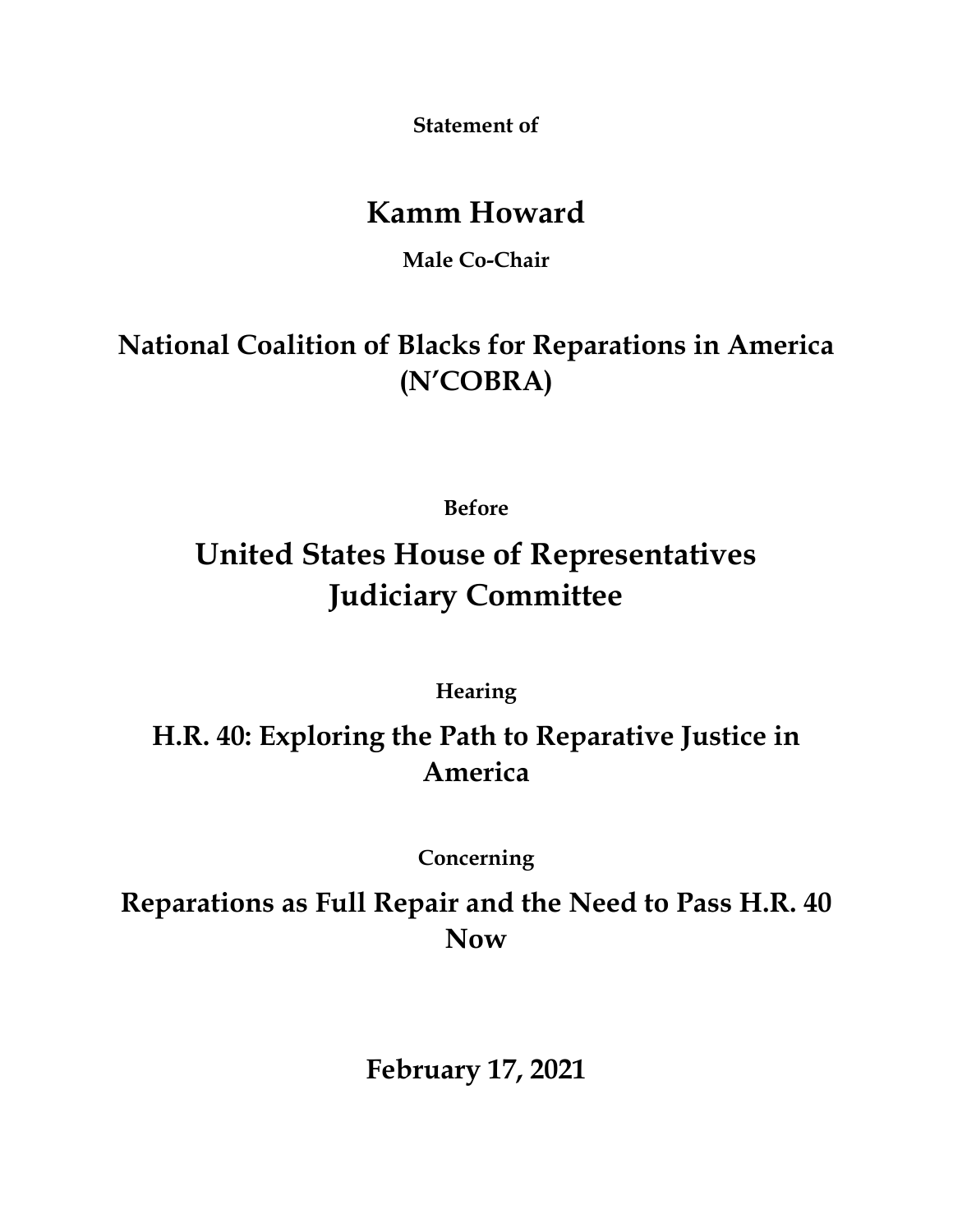I am honored for this opportunity to testify before members of the House Judiciary Committee on the subject of H.R. 40: Exploring the Path to Reparative Justice in America. I am Kamm Howard, Co-Chair of the National Coalition of Blacks for Reparations in America (N'COBRA). N'COBRA is in our 34<sup>th</sup> year of fighting for reparations for crimes against humanity of people of African descent in the United States.

N'COBRA wants the Committee to know that the HR 40 Commission is long overdue. During the 32 years in which the bill has languished in Congress, many years have been wasted, many lives lost, and untold sorrows of African descendants have continued and abounded. Even the financial loss to this nation in delaying redress since HR 40's first introduction, is calculated to be near \$25 trillion dollar<sup>1</sup> – about 2 or 3 times the cost of any minimally viable reparation's plan. This means America would have gotten a 100% to 200% return on a reparations program if it had taken the steps to do so.

America would in fact be greater today if it had acted correctly at any time in its past. Even still, the opportunity for true greatness can begin with the rightful action of this 117th Congress.

HR 40 proports to establish a Commission to do a comprehensive investigation into the wide scope of harms committed and the range of injuries still being suffered by 44 million Black people in America.

<sup>&</sup>lt;sup>1</sup> CITI GROUP - CLOSING THE RACIAL INEQUALITY GAPS The Economic Cost of Black Inequality in the U.S. Citi GPS: Global Perspectives & Solutions September 2020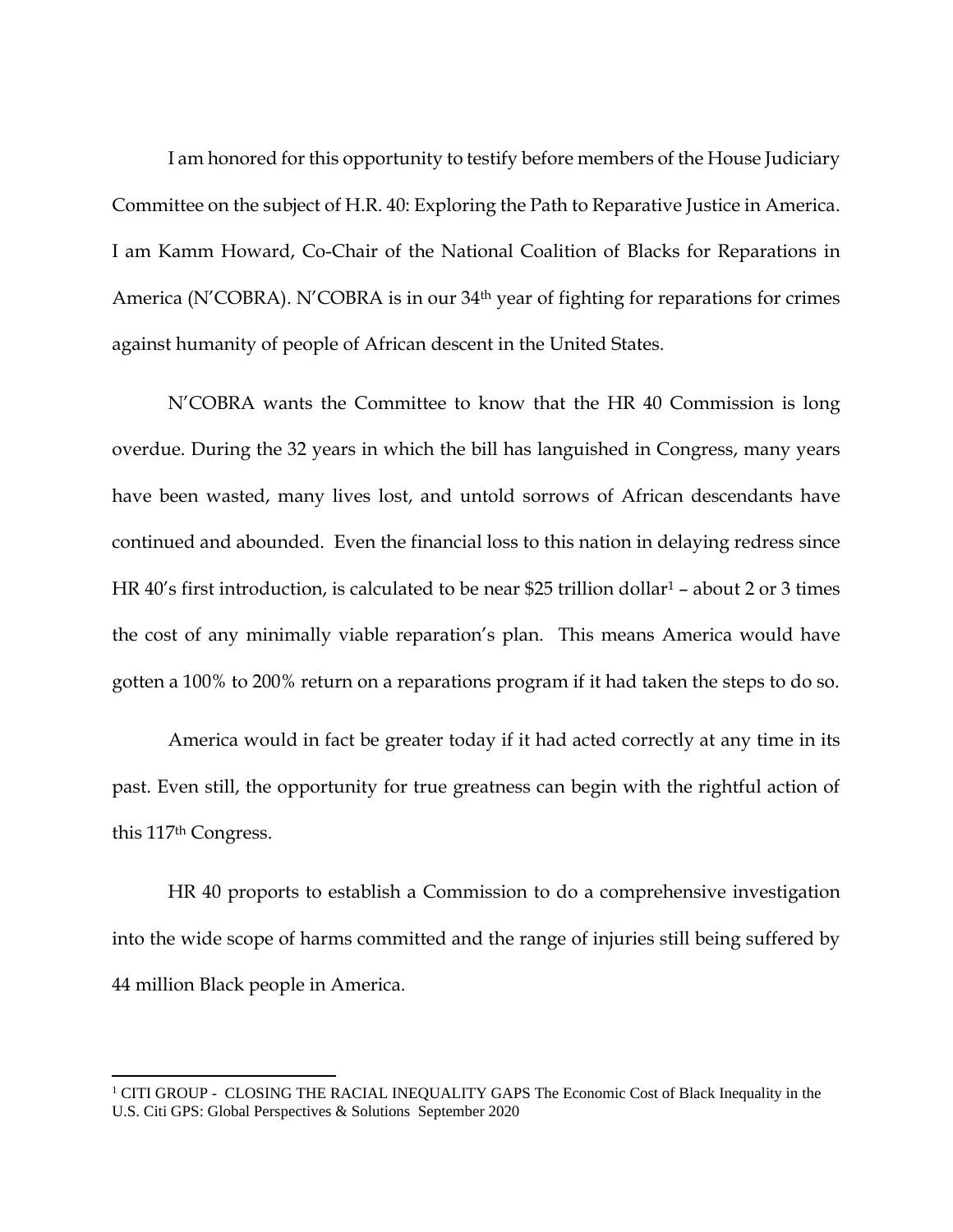**The highest standard of reparations is needed to adequately address over 400 years of atrocities and compounded and concretized injuries that this community endures.** No quick fix, no singular action or tweak here or there in existing policy will do. **America must engage in full reparations.** 

Full reparations is **the** international standard for reparations. And N'COBRA declares that there is no rational reason why the highest standard of redress should not be applied to a people harmed by its own government in so many ways and for so many years.

Full reparations have five encompassing areas of repair.

1. Cessation, Assurances and Guarantee of Non-Repetition<sup>2</sup> – America must cease all continuing wrongful and injurious acts and put in place structures to ensure that they do resurface in "another name" as slavery did during the Jim Crow-Apartheid period.

2. Restitution – the goal here is restoration. Where would we be if it were not for 246 years of stolen labor and accompanying horrors, if not for the multiple periods of multi-billion-dollar plunder post enslavement.? We must be restored.

<sup>2</sup> Draft Articles on Responsibility of States for Internationally Wrongful Acts adopted by the International Law Commission at its fifty-third session (2001) (extract from the Report of the International Law Commission on the work of its Fifty-third session, Official Records of the General Assembly, Fifty-sixth session, Supplement No. 10 (A/56/10), chp.IV.E.1); Wittman, Nora. 2012. Slavery Reparations Time is Now. Power of Trinity Publishers. Vienna, Austria.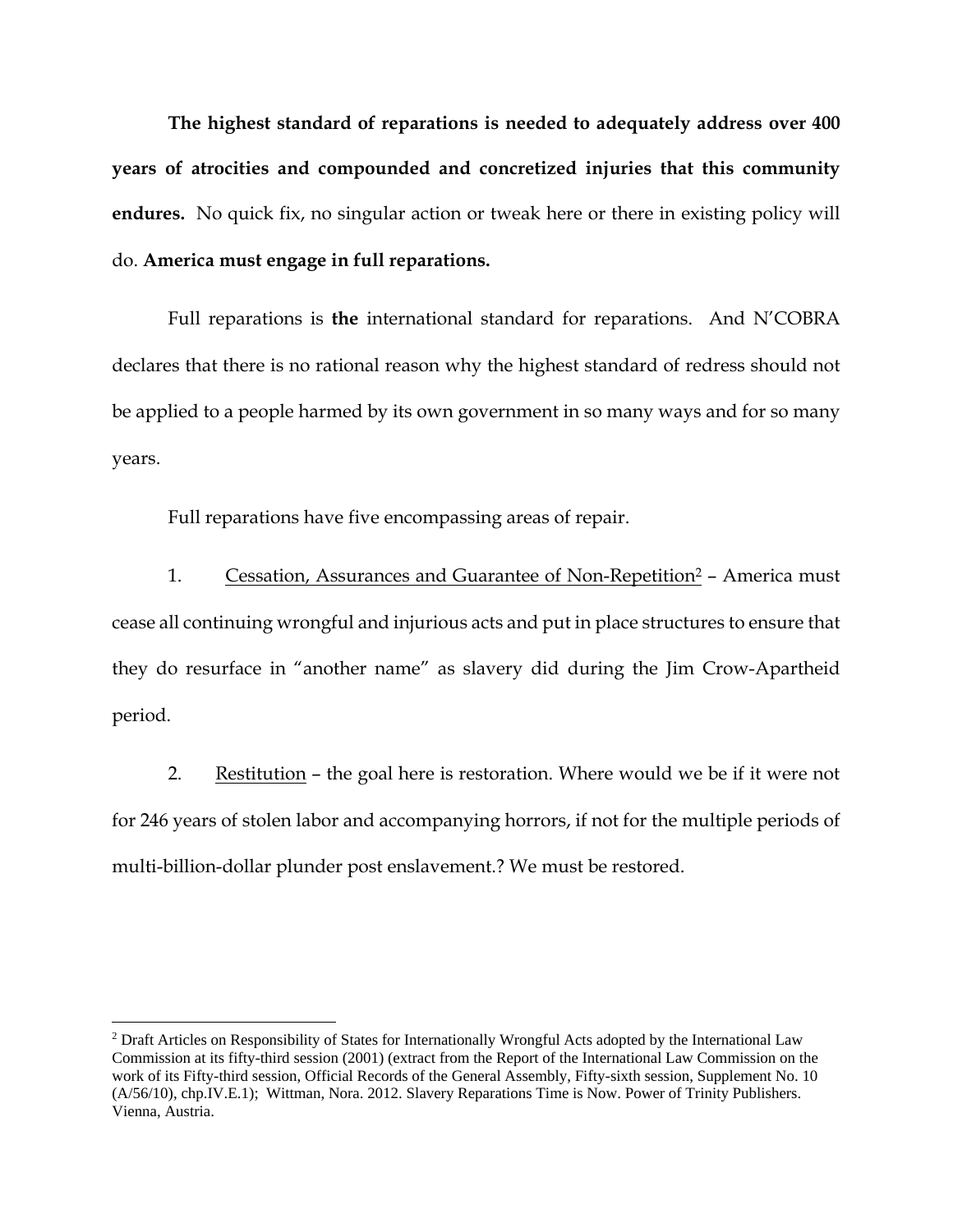3. Compensation – compensation is obligatory if the damage is not made good by restitution. And it must be "appropriate and proportional "to the gravity of the violations.

4. Satisfaction – here proposals must be offered that focus on the return of our dignity and repair of the injury to our reputation. In addition, full admission of fault, full acceptance of responsibility and a willingness to do whatever it takes to repair the wrongs is the foundation of which satisfaction rests.

5. The final component of full reparations is Rehabilitation – initiatives must be developed that address the negative transgenerational spiritual, emotional, mental, **and** physical effects of the historical traumas of enslavement, Jim Crow apartheid and ongoing racial violence and police terror.

I will conclude with a brief comparison. During the Civil War 200,000 men, 40,000 women, and 20,000 children of African descent aided the Union Army in saving this country from white nationalist hatred and destruction. Afterwards, a very grateful President and Congress quickly acted to reward their service with previously denied acts of justice – issuing Special Field Order # 15 granting 40 acres and a mule and passing strong civil rights legislation and 3 Constitutional Amendments.

In November of last year, as the acts of January 6<sup>th</sup> proved, Blacks, with our overwhelming vote for the Democratic Party, again saved America from white nationalist hatred and destruction. It is time for this Congress to be as justice-rendering as the Reconstruction Congresses. Passing HR 40 on the way to full reparations is how.